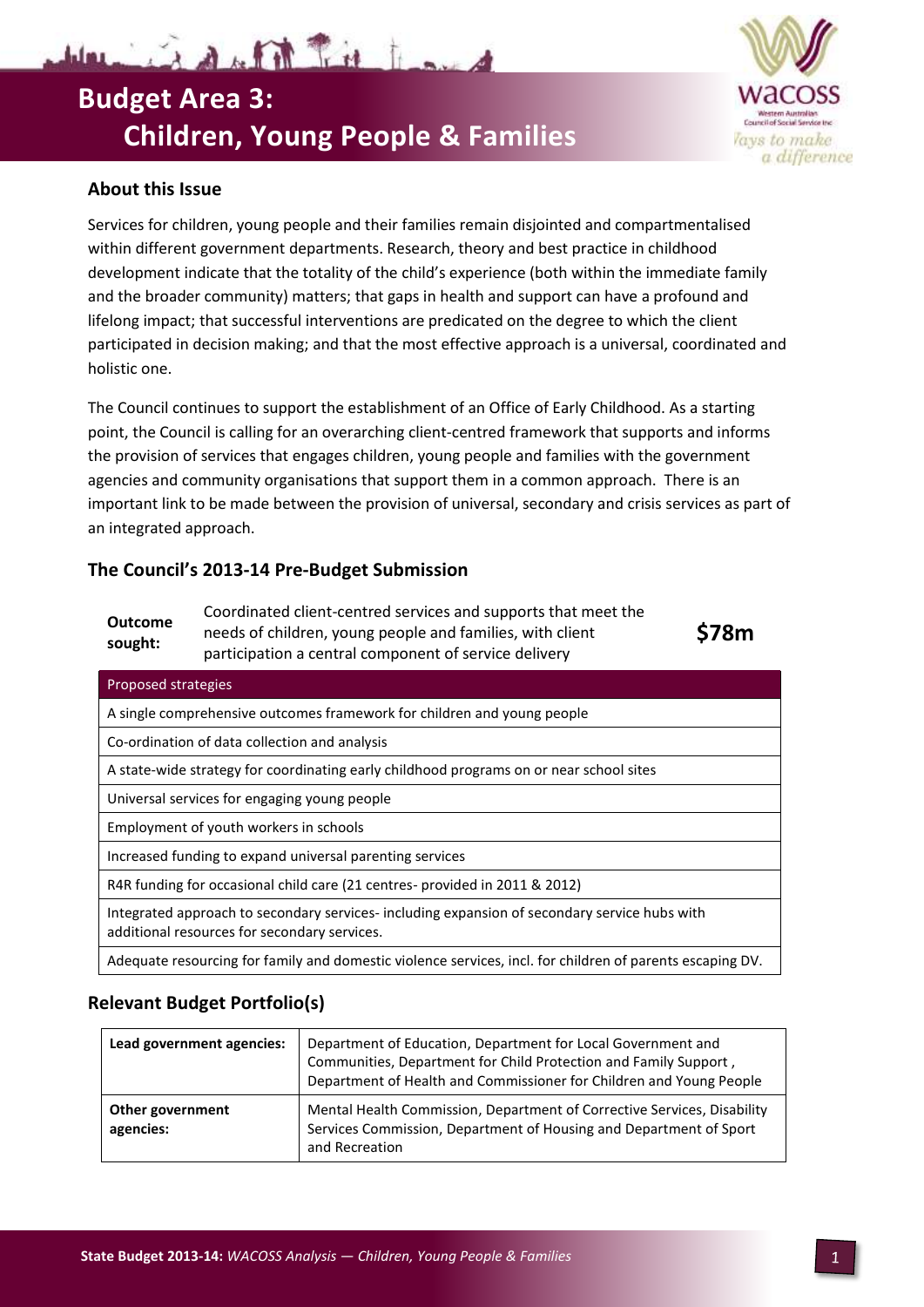# **Children, Young People & Families: The 2013-14 Budget in Summary**

Western Australia has the fastest growing population of families with children under 15 years of age, while still lagging behind other States on key measures of child development - but these demographic pressures are not reflected across the Budget. It is a Budget that sees the continuation and roll-out of some existing programs and commitments for children, young people and families. The major new funding in 2013-14 reflects previous announcements, such as the \$19m for six new Child and Parent Centres and \$38m over 4 years for 155 FTE School Health staff.

The change of name of the *Department of Child Protection and Family Support* has not resulted in greater investment being directed to family support services. There have not been any new family support programs or initiatives announced or in any substantive increase to existing family support measures. We anticipate seeing a call for greater investment in secondary services following the evaluation of the innovations site at the Armadale Family Support Network, and hope to see an expansion of these networks in coming years.

The proposed program rationalisation and reprioritisation of existing programs remains a particular concern, but there is no information available on how these cost savings will be achieved.

### **Initiatives at a Glance**

Notable funding announcements in the 2013-14 State Budget (most reflect previous announcements):

- $\div$  \$19 million (capital of \$11.1 million<sup>1</sup>; \$8 million recurrent<sup>2</sup>) for the six new Child & Parent Centres.
- $+$  \$38 million over 4 years for 155 FTE School Health staff, primarily for school health nurses but including 10 FTE speech pathologists.<sup>3</sup>
- $\div$  \$2 million will be invested by the Department for Child Protection & Family Support in a new six unit family refuge in the metropolitan area, providing refuge for women and children fleeing domestic violence. A total of \$3.5 million has been allocated between 2013-14 and 2016-17 to provide support and outreach services for the new refuge.<sup>4</sup> However, during the State Election campaign, the Liberal Party had promised *\$4 million to build 2 new clusterstyle refuges* in the metropolitan area (one NOR, one SOR).<sup>5</sup>
- $\div$  Election commitment of increased funding for pastoral care (school) chaplains will occur from 2014-15 (note \$2.36 million over 4 years promised; \$1.475 allocated).<sup>6</sup>

#### **Other Numbers**

 $\triangleq$  The number of children in out of home care was not published in the budget papers, but it is noted that the increase in numbers has slowed significantly  $-$  to less than 6%.<sup>7</sup>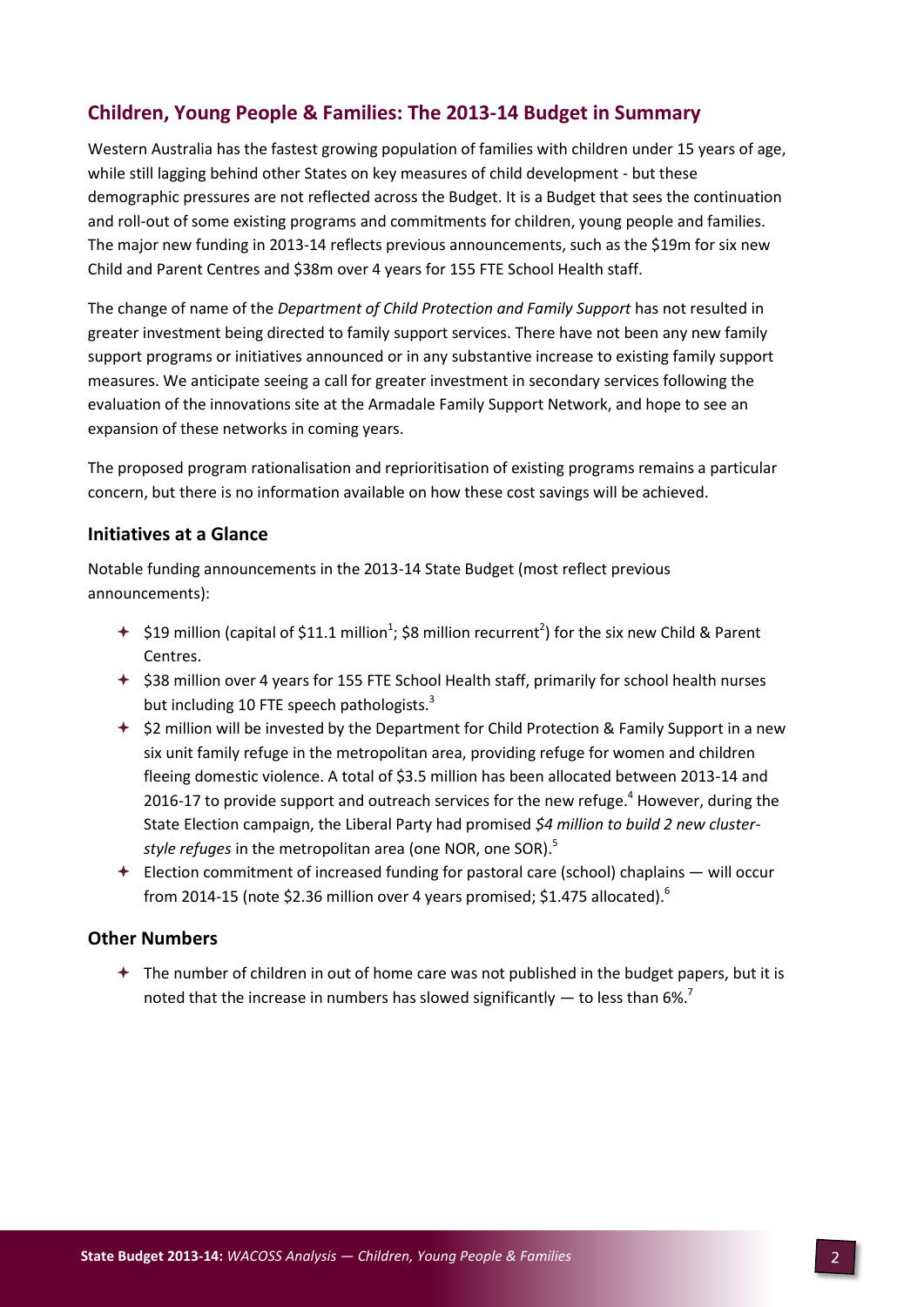# **Key Observations/Implications**

#### **1. No mention of Child Health Nurses**

The commitment to funding an additional 100 CHN was a focus of last year's budget and an additional \$59million over the next four years was allocated.<sup>8</sup>

A key element of this announcement was a commitment to partnering with the community sector.

A number of information forums and consultation sessions with interested parties were held and the Request for tender document was advertised on the WA Tenders Board on 21 November 2012 and was originally scheduled to close at 11.00 am on Monday 7 January 2013. This was subsequently extended until Friday 8 February 2013.

WACOSS was advised in early June, 2013, that the evaluation of tenders had been completed and an announcement was expected to be made in mid-July. Our latest information is that this is still a month or more away.

We know that 16 of the 100 have already been employed by the Government. $^{9}$ 

It will be important to track the money and specifically:

- $+$  How much of the \$9.11 million allocated for this year has been spent?
- What has happened to the remainder of this year's allocation?
- $\div$  Has the time line has been pushed out, or is the proposed \$59 million still within the original 4 year period, i.e. until 30/6/16?

Child and community health services come under the line item in the Budget titled- Prevention, promotion and protection, which is showing a slight decrease in this year's Budget Estimates.<sup>10</sup>

#### **2. Program rationalisation and reprioritisation of existing programs**

Decisions about re-focusing investment and restructuring service areas need to be evidence-based and need to be based on consultation.

Where there are changes to or cuts in service delivery our first question is – where is the evidence? What evidence do we have that services are ineffective or that changes will lead to better outcomes? Then we ask – what is the transition strategy? Where is the consultation with services and experts to ensure a smooth transition and make sure that vulnerable people are not falling through the cracks? How are we meeting the need for services and support? What is the level of unmet need? Then we want to know – what is the longer term plan for service user engagement, monitoring and evaluation to ensure new services or programs are delivering real community outcomes.

In the Department of Local Government and Communities for example; program rationalisation accounts for \$5.9 million over the 3 years beginning 2014-15; and reprioritisation of existing programs is \$332,000 in this financial year with similar amounts over the following three (total of \$1.37 million)<sup>11</sup>. In the Department of Child Protection, on the other hand, program rationalisation is \$645,000 each year (a total of \$2.584 million) with the total reprioritisation of programs (\$1 million) occurring in this financial year. $^{12}$